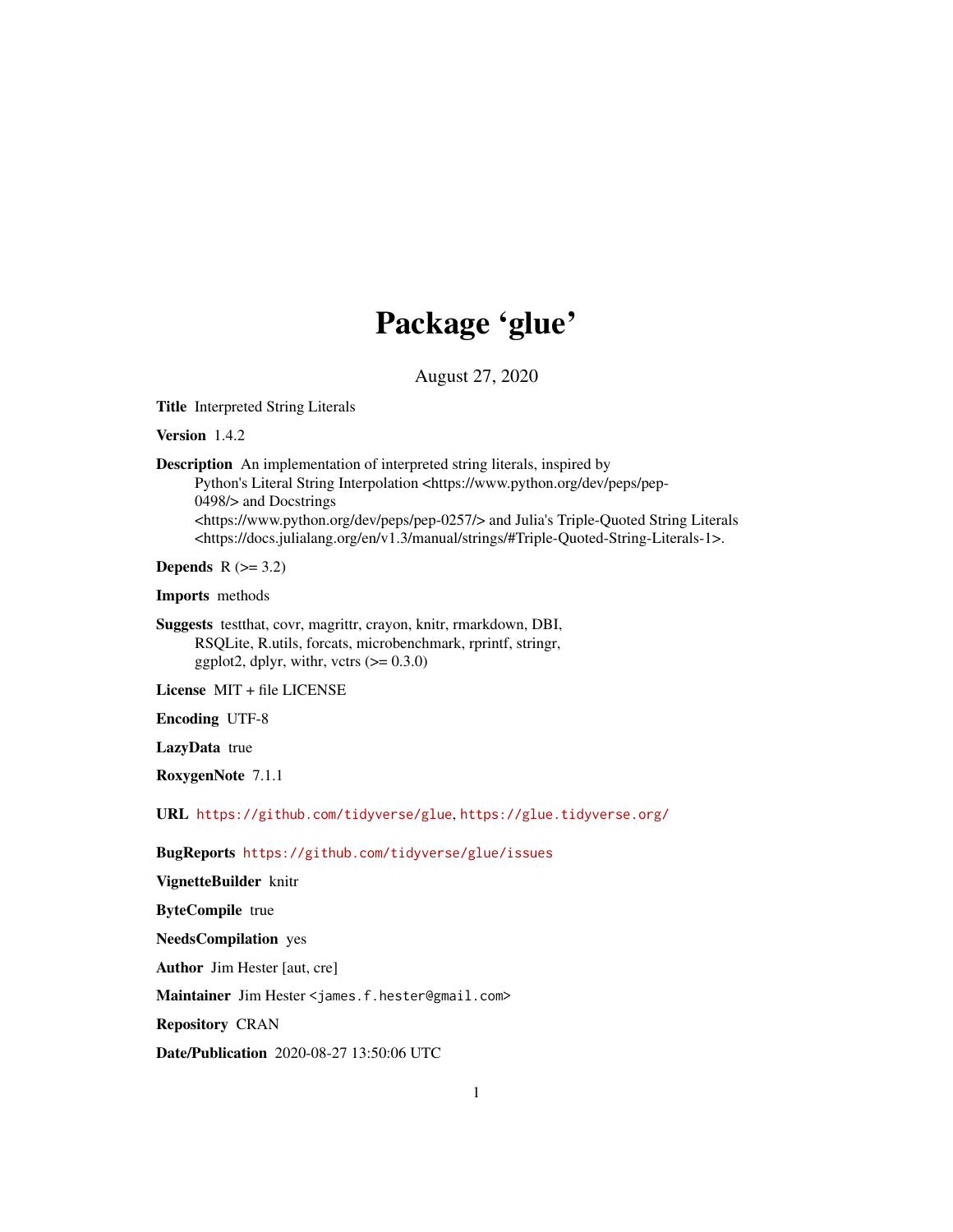## <span id="page-1-0"></span>R topics documented:

| Index |  |
|-------|--|
|       |  |
|       |  |
|       |  |
|       |  |
|       |  |
|       |  |
|       |  |
|       |  |
|       |  |

|  | $\mathbf{u}$ |
|--|--------------|
|  |              |

Coerce object to glue

### Description

Coerce object to glue

#### Usage

 $as\_glue(x, \ldots)$ 

#### Arguments

|                         | object to be coerced.                |
|-------------------------|--------------------------------------|
| $\cdot$ $\cdot$ $\cdot$ | further arguments passed to methods. |

|  | . .<br>۰.<br>× |
|--|----------------|
|--|----------------|

Format and interpolate a string

#### Description

Expressions enclosed by braces will be evaluated as R code. Long strings are broken by line and concatenated together. Leading whitespace and blank lines from the first and last lines are automatically trimmed.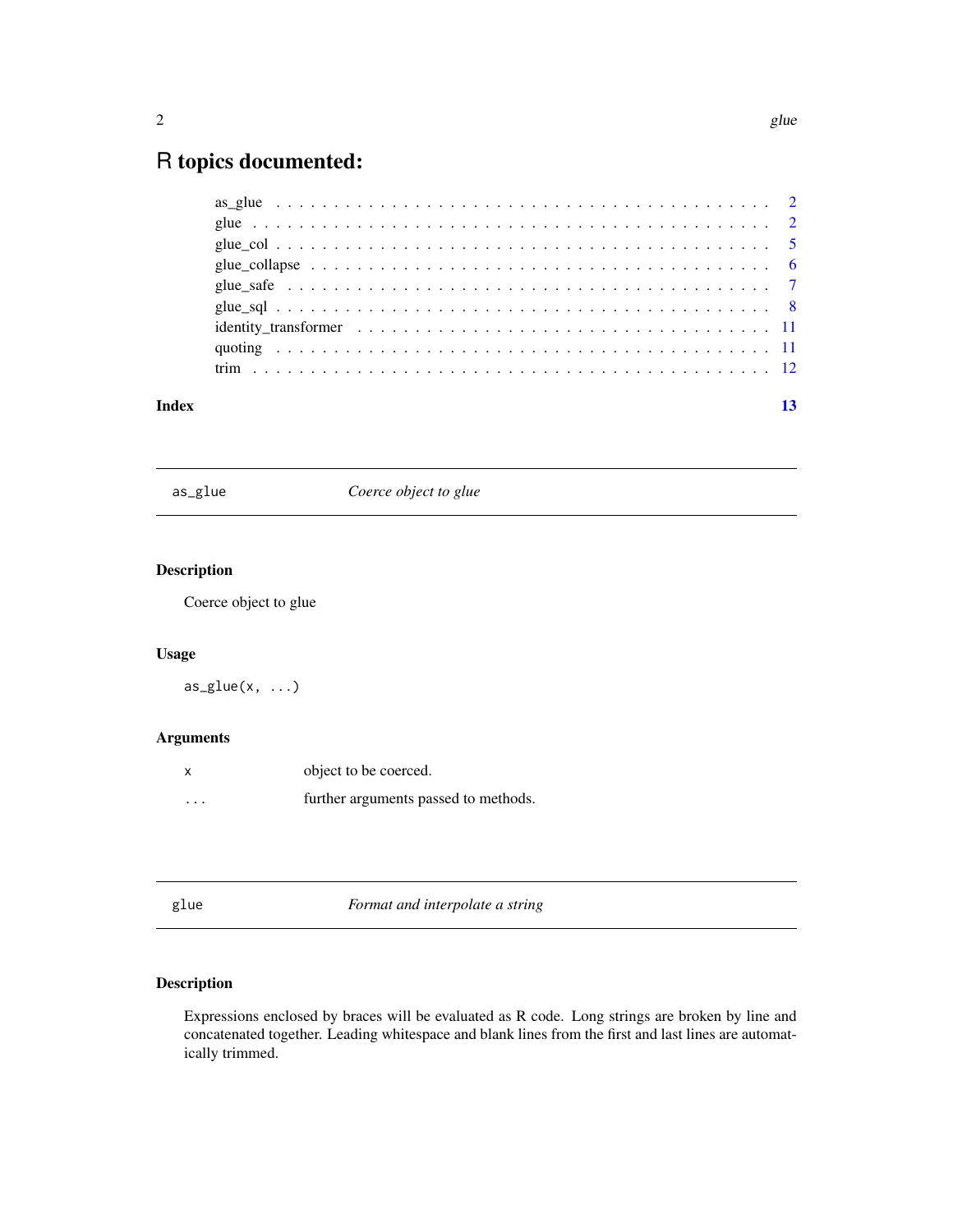<span id="page-2-0"></span>

## Usage

```
glue_data(
  .x,
  ...,
  .\text{sep} = "",.envir = parent.frame(),
  .open = \overline{''}{",
  .close = "}',
  .na = "NA",.transformer = identity_transformer,
  .trim = TRUE
\mathcal{L}glue(
  ...,
  .\,\text{sep} = "",.envir = parent.frame(),
  .open = "{",
  .close = "}",
  .na = "NA",.transformer = identity_transformer,
  .trim = TRUE
\mathcal{L}
```
### Arguments

| $\cdot$ X | [listish]<br>An environment, list or data frame used to lookup values.                                                                                                                                                                                                                  |
|-----------|-----------------------------------------------------------------------------------------------------------------------------------------------------------------------------------------------------------------------------------------------------------------------------------------|
|           | [expressions]<br>Unnamed arguments are taken to be expressions string(s) to format. Multiple<br>inputs are concatenated together before formatting. Named arguments are taken<br>to be temporary variables available for substitution.                                                  |
| .sep      | [character(1): """]<br>Separator used to separate elements.                                                                                                                                                                                                                             |
| .envir    | [environment: parent.frame()]<br>Environment to evaluate each expression in. Expressions are evaluated from left<br>to right. If .x is an environment, the expressions are evaluated in that environ-<br>ment and . envir is ignored. If NULL is passed it is equivalent to emptyenv(). |
| .open     | $[character(1): \mathcal{C}]$<br>The opening delimiter. Doubling the full delimiter escapes it.                                                                                                                                                                                         |
| .close    | $[character(1): \mathcal{N}]$<br>The closing delimiter. Doubling the full delimiter escapes it.                                                                                                                                                                                         |
| . na      | [character(1): 'NA']<br>Value to replace NA values with. If NULL missing values are propagated, that is<br>an NA result will cause NA output. Otherwise the value is replaced by the value<br>of .na.                                                                                   |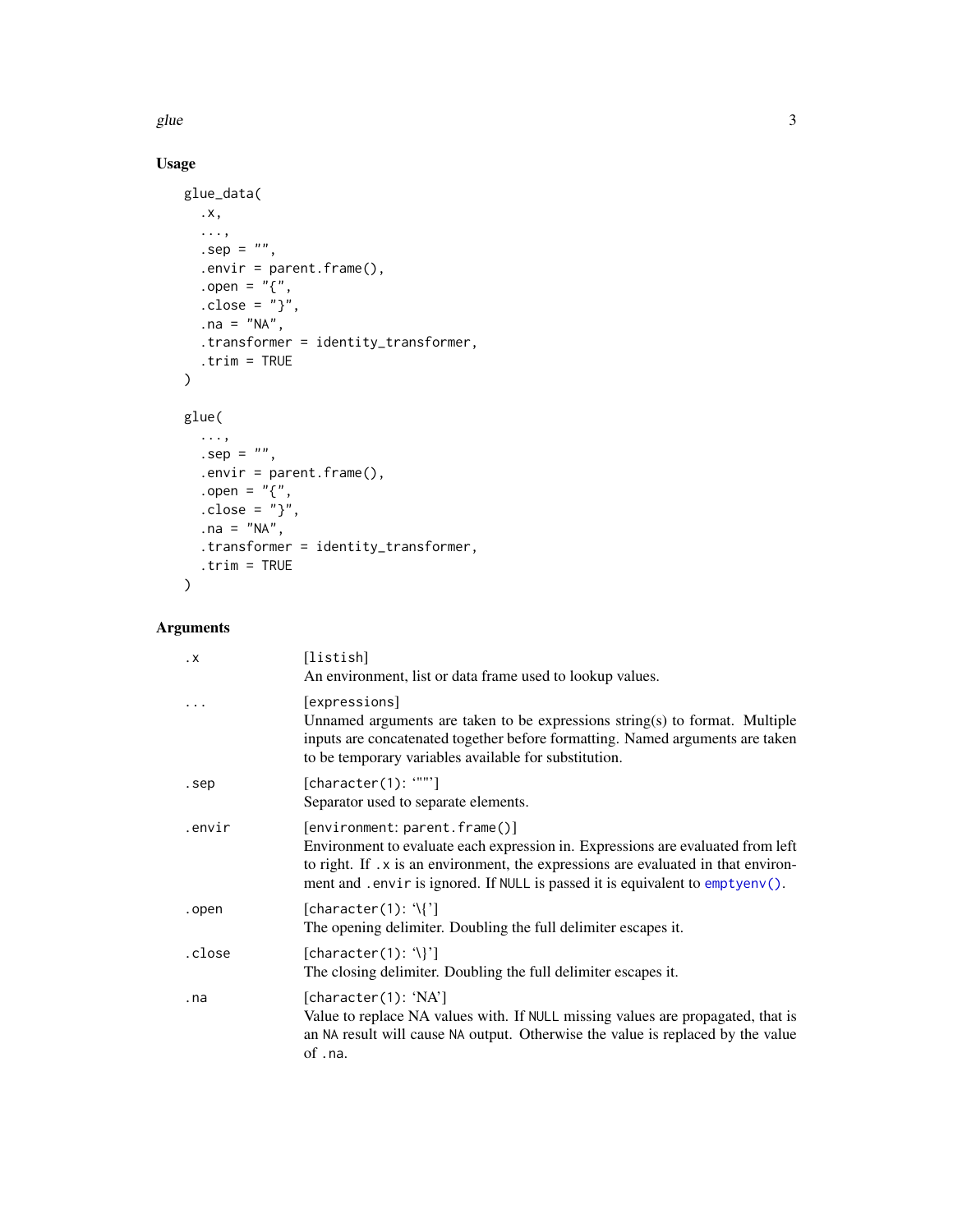| .transformer | [function]                                                                                                                                                        |
|--------------|-------------------------------------------------------------------------------------------------------------------------------------------------------------------|
|              | A function taking three parameters code, envir and data used to transform the<br>output of each block before during or after evaluation. For example transformers |
|              | see vignette("transformers").                                                                                                                                     |
| .trim        | [logical(1): 'TRUE']<br>Whether to trim the input template with $\text{trim}()$ or not.                                                                           |

#### See Also

<https://www.python.org/dev/peps/pep-0498/> and <https://www.python.org/dev/peps/pep-0257/> upon which this is based.

```
name <- "Fred"
age <-50anniversary <- as.Date("1991-10-12")
glue('My name is {name},',
  'my age next year is {age + 1},',
  'my anniversary is {format(anniversary, "%A, %B %d, %Y")}.')
# single braces can be inserted by doubling them
glue("My name is {name}, not {{name}}.")
# Named arguments can be used to assign temporary variables.
glue('My name is {name},',
  ' my age next year is {age + 1},',
  ' my anniversary is {format(anniversary, "%A, %B %d, %Y")}.',
  name = "Joe",
  age = 40,anniversary = as.Date("2001-10-12"))
# `glue()` can also be used in user defined functions
intro <- function(name, profession, country){
  glue("My name is {name}, a {profession}, from {country}")
}
intro("Shelmith", "Senior Data Analyst", "Kenya")
intro("Cate", "Data Scientist", "Kenya")
# `glue_data()` is useful in magrittr pipes
library(magrittr)
mtcars %>% glue_data("{rownames(.)} has {hp} hp")
# Or within dplyr pipelines
library(dplyr)
head(iris) %>%
  mutate(description = glue("This {Species} has a petal length of {Petal.Length}"))
# Alternative delimiters can also be used if needed
one <- "1"
glue("The value of e^{2\iota}i}$ is \zeta<one>>$.", .open = "<<", .close = ">>")
```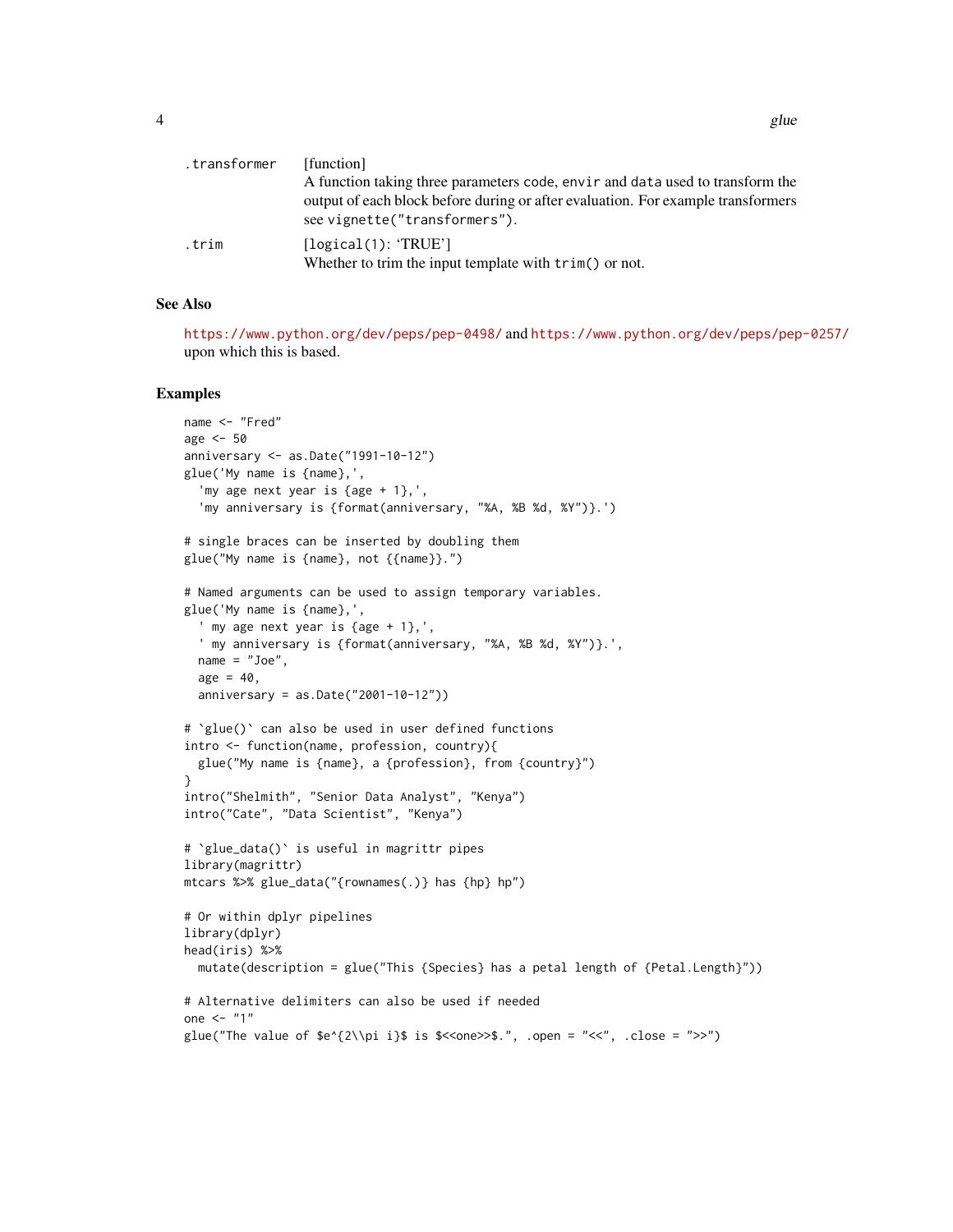<span id="page-4-0"></span>

The [crayon](#page-0-0) package defines a number of functions used to color terminal output. glue\_col() and glue\_data\_col() functions provide additional syntax to make using these functions in glue strings easier.

Using the following syntax will apply the function crayon::blue() to the text 'foo bar'.

{blue foo bar}

If you want an expression to be evaluated, simply place that in a normal brace expression (these can be nested).

{blue  $1 + 1 = \{1 + 1\}$ }

#### Usage

```
glue\_col(..., .envir = parent.frame(), .na = "NA")
```

```
glue\_data\_col(.x, ..., .envir = parent.frame(), .na = "NA")
```
#### Arguments

|           | [expressions]<br>Unnamed arguments are taken to be expressions string(s) to format. Multiple<br>inputs are concatenated together before formatting. Named arguments are taken<br>to be temporary variables available for substitution.                                                   |
|-----------|------------------------------------------------------------------------------------------------------------------------------------------------------------------------------------------------------------------------------------------------------------------------------------------|
| .envir    | [environment: parent.frame()]<br>Environment to evaluate each expression in. Expressions are evaluated from left<br>to right. If .x is an environment, the expressions are evaluated in that environ-<br>ment and . envir is ignored. If NULL is passed it is equivalent to $empty(n)$ . |
| . na      | [character(1): 'NA']<br>Value to replace NA values with. If NULL missing values are propagated, that is<br>an NA result will cause NA output. Otherwise the value is replaced by the value<br>of .na.                                                                                    |
| $\cdot$ X | [listish]<br>An environment, list or data frame used to lookup values.                                                                                                                                                                                                                   |

```
if (require(crayon)) {
 glue_col("{blue foo bar}")
 glue\_col("{blue 1 + 1 = {1 + 1}}")
```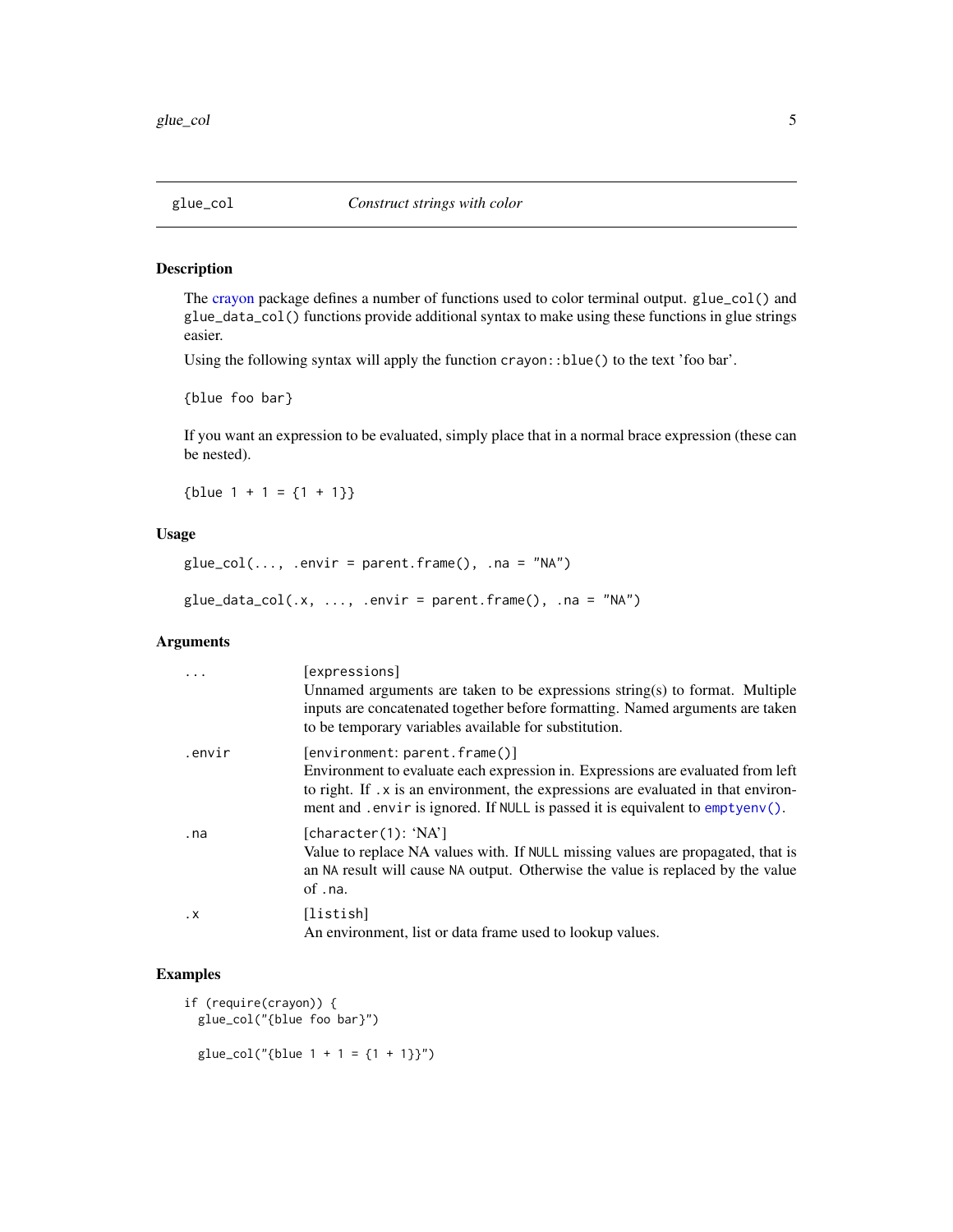```
white_on_grey <- bgBlack $ white
 glue_col("{white_on_grey
   Roses are {red {colors()[[552]]}}
   Violets are {blue {colors()[[26]]}}
   `glue_col()` can show {red c}{yellow o}{green l}{cyan o}{blue r}{magenta s}
   and {bold bold} and {underline underline} too!
   }")
}
```
glue\_collapse *Collapse a character vector*

#### Description

Collapses a character vector of any length into a length 1 vector.

#### Usage

```
glue\_collapse(x, sep = "", width = Inf, last = "")
```
#### Arguments

| X     | The character vector to collapse.                                     |
|-------|-----------------------------------------------------------------------|
| sep   | a character string to separate the terms. Not NA_character_.          |
| width | The maximum string width before truncating with $\dots$               |
| last  | String used to separate the last two items if x has at least 2 items. |

#### Examples

glue\_collapse(glue("{1:10}"))

```
# Wide values can be truncated
glue_collapse(glue("{1:10}"), width = 5)
```

```
glue\_collapse(1:4, ", ", last = " and ")#> 1, 2, 3 and 4
```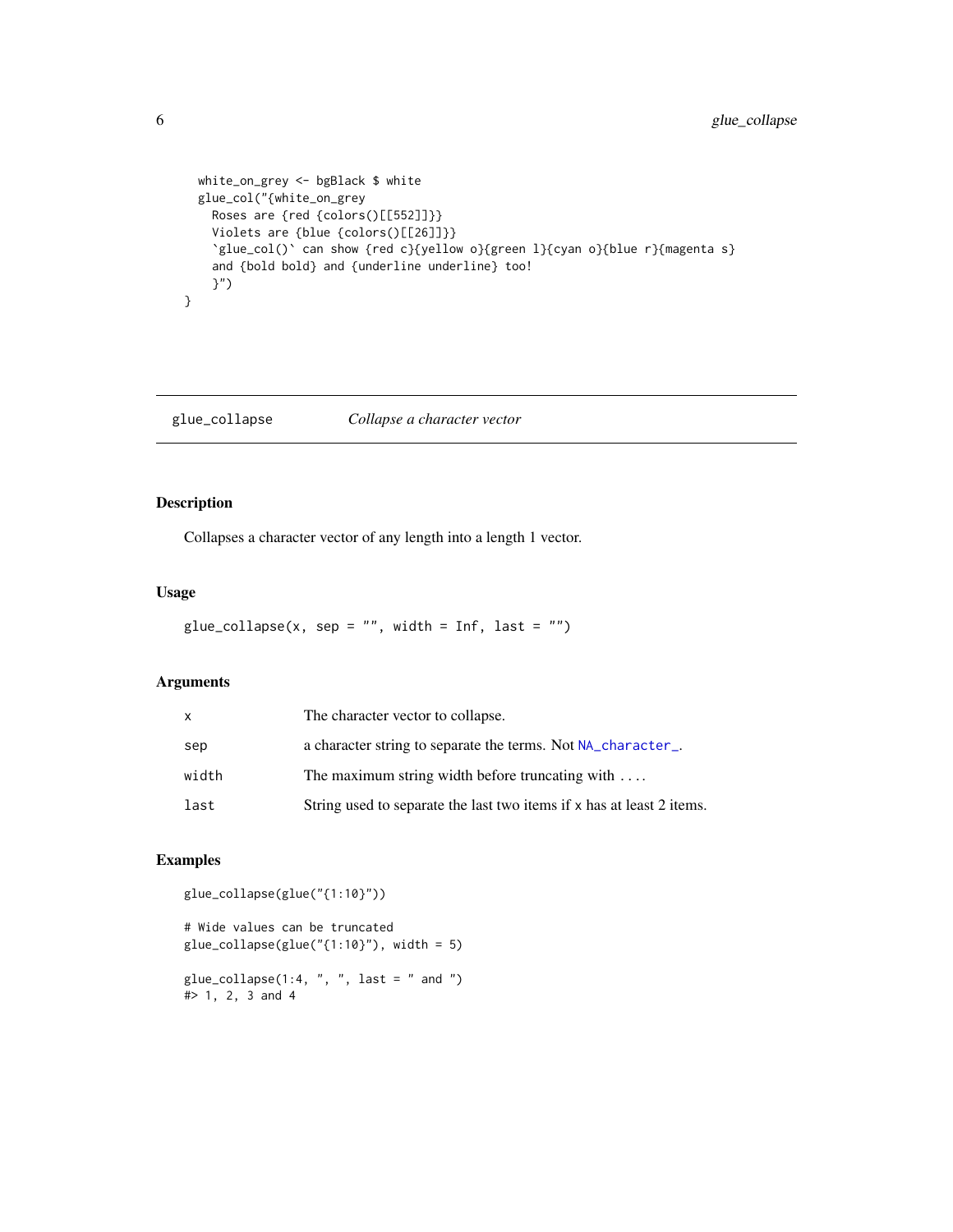<span id="page-6-0"></span>

glue\_safe() and glue\_data\_safe() differ from glue() and glue\_data() in that the safe versions only look up symbols from an environment use [get\(\)](#page-0-0) they do not execute any R code. This makes them suitable when used with untrusted input, such as inputs in a shiny application, where using the normal functions would allow an attacker to execute arbitrary code.

#### Usage

 $glue\_safe(..., .envir = parent-frame())$  $glue\_data\_safe(.x, ..., .envir = parent-frame())$ 

#### Arguments

|           | [expressions]                                                                                                                                                                                                                                                                           |
|-----------|-----------------------------------------------------------------------------------------------------------------------------------------------------------------------------------------------------------------------------------------------------------------------------------------|
|           | Unnamed arguments are taken to be expressions string(s) to format. Multiple<br>inputs are concatenated together before formatting. Named arguments are taken                                                                                                                            |
|           | to be temporary variables available for substitution.                                                                                                                                                                                                                                   |
| .envir    | [environment: parent.frame()]<br>Environment to evaluate each expression in. Expressions are evaluated from left<br>to right. If .x is an environment, the expressions are evaluated in that environ-<br>ment and . envir is ignored. If NULL is passed it is equivalent to emptyenv(). |
| $\cdot$ X | [listish]<br>An environment, list or data frame used to lookup values.                                                                                                                                                                                                                  |

```
"1 + 1" < -5# glue actually executes the code
glue("{1 + 1}")
# glue_safe just looks up the value
glue_safe("{1 + 1}")
rm("1 + 1")
```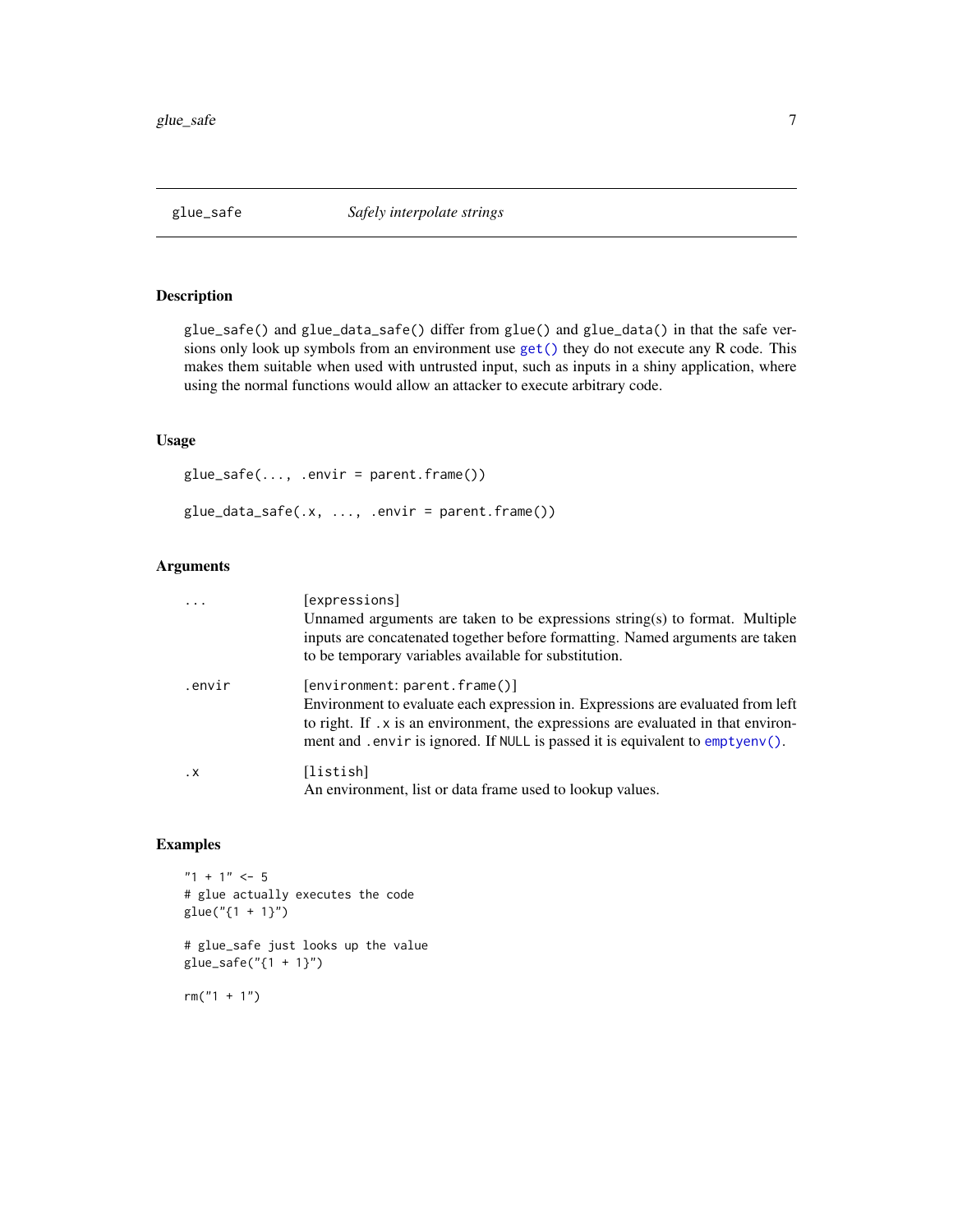<span id="page-7-0"></span>

SQL databases often have custom quotation syntax for identifiers and strings which make writing SQL queries error prone and cumbersome to do. glue\_sql() and glue\_data\_sql() are analogs to glue() and glue\_data() which handle the SQL quoting.

#### Usage

```
glue_sql(..., .con, .envir = parent.frame(), .na = DBI::SQL("NULL"))
```
 $glue\_data\_sql(x, ..., .con, .envir = parent-frame(), .na = DBI::SQL("NULL"))$ 

#### Arguments

| $\cdot$   | [expressions]<br>Unnamed arguments are taken to be expressions string(s) to format. Multiple<br>inputs are concatenated together before formatting. Named arguments are taken<br>to be temporary variables available for substitution.                                                   |
|-----------|------------------------------------------------------------------------------------------------------------------------------------------------------------------------------------------------------------------------------------------------------------------------------------------|
| .con      | [DBIConnection]: A DBI connection object obtained from DBI:: dbConnect().                                                                                                                                                                                                                |
| .envir    | [environment: parent.frame()]<br>Environment to evaluate each expression in. Expressions are evaluated from left<br>to right. If . x is an environment, the expressions are evaluated in that environ-<br>ment and . envir is ignored. If NULL is passed it is equivalent to emptyenv(). |
| . na      | [character(1): 'NA']<br>Value to replace NA values with. If NULL missing values are propagated, that is<br>an NA result will cause NA output. Otherwise the value is replaced by the value<br>of .na.                                                                                    |
| $\cdot$ X | [listish]<br>An environment, list or data frame used to lookup values.                                                                                                                                                                                                                   |

#### Details

They automatically quote character results, quote identifiers if the glue expression is surrounded by backticks "' and do not quote non-characters such as numbers. If numeric data is stored in a character column (which should be quoted) pass the data to glue\_sql() as a character.

Returning the result with DBI::SQL() will suppress quoting if desired for a given value.

Note [parameterized queries](https://db.rstudio.com/best-practices/run-queries-safely#parameterized-queries) are generally the safest and most efficient way to pass user defined values in a query, however not every database driver supports them.

If you place  $a \star a$  the end of a glue expression the values will be collapsed with commas. This is useful for the [SQL IN Operator](https://www.w3schools.com/sql/sql_in.asp) for instance.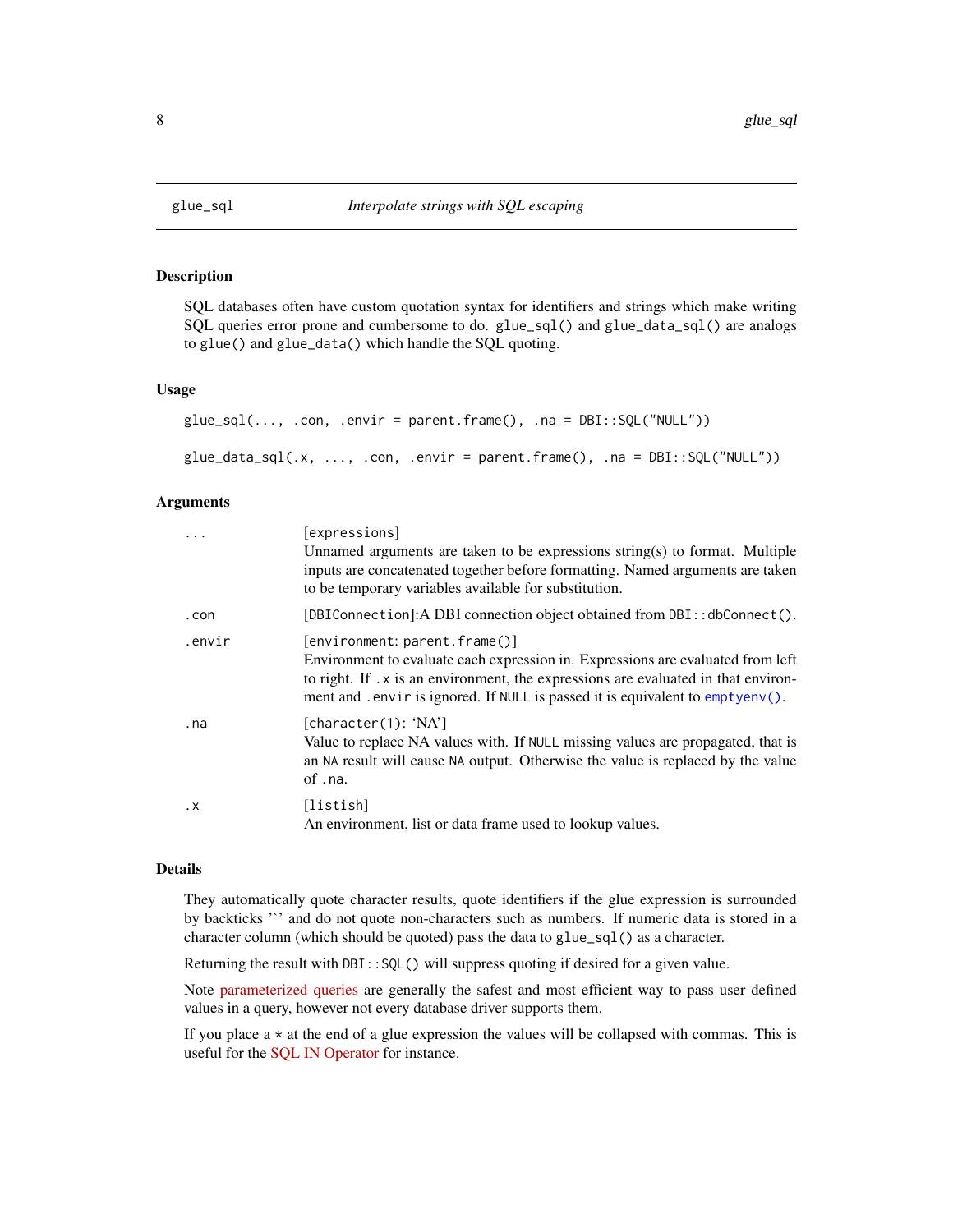#### glue\_sql 9

#### Value

A DBI::SQL() object with the given query.

```
con <- DBI::dbConnect(RSQLite::SQLite(), ":memory:")
iris2 <- iris
colnames(iris2) <- gsub("[.]", "_", tolower(colnames(iris)))
DBI::dbWriteTable(con, "iris", iris2)
var <- "sepal_width"
tbl <- "iris"
num < - 2val <- "setosa"
glue_sql("
 SELECT {`var`}
 FROM { `tbl ` }
  WHERE {'tbl'}.sepal_length > {num}
   AND \{\text{`tbl'}\}. species = \{val\}", .con = con)# If sepal_length is store on the database as a character explicitly convert
# the data to character to quote appropriately.
glue_sql("
 SELECT {`var`}
  FROM { `tbl ` }
  WHERE {'tbl'}.sepal_length > {as.character(num)}
   AND \{\text{thl}\}. species = \{val\}", .con = con)# `glue_sql()` can be used in conjuction with parameterized queries using
# `DBI::dbBind()` to provide protection for SQL Injection attacks
 sql <- glue_sql("
    SELECT {`var`}
    FROM {'tbl'}
    WHERE {'tbl'}.sepal_length > ?
  ", .con = con)query <- DBI::dbSendQuery(con, sql)
DBI::dbBind(query, list(num))
DBI::dbFetch(query, n = 4)
DBI::dbClearResult(query)
# `glue_sql()` can be used to build up more complex queries with
# interchangeable sub queries. It returns `DBI:: SQL()` objects which are
# properly protected from quoting.
sub_query <- glue_sql("
  SELECT *
  FROM {'tbl'}
  ", \text{con} = \text{con}glue_sql("
  SELECT s.{`var`}
```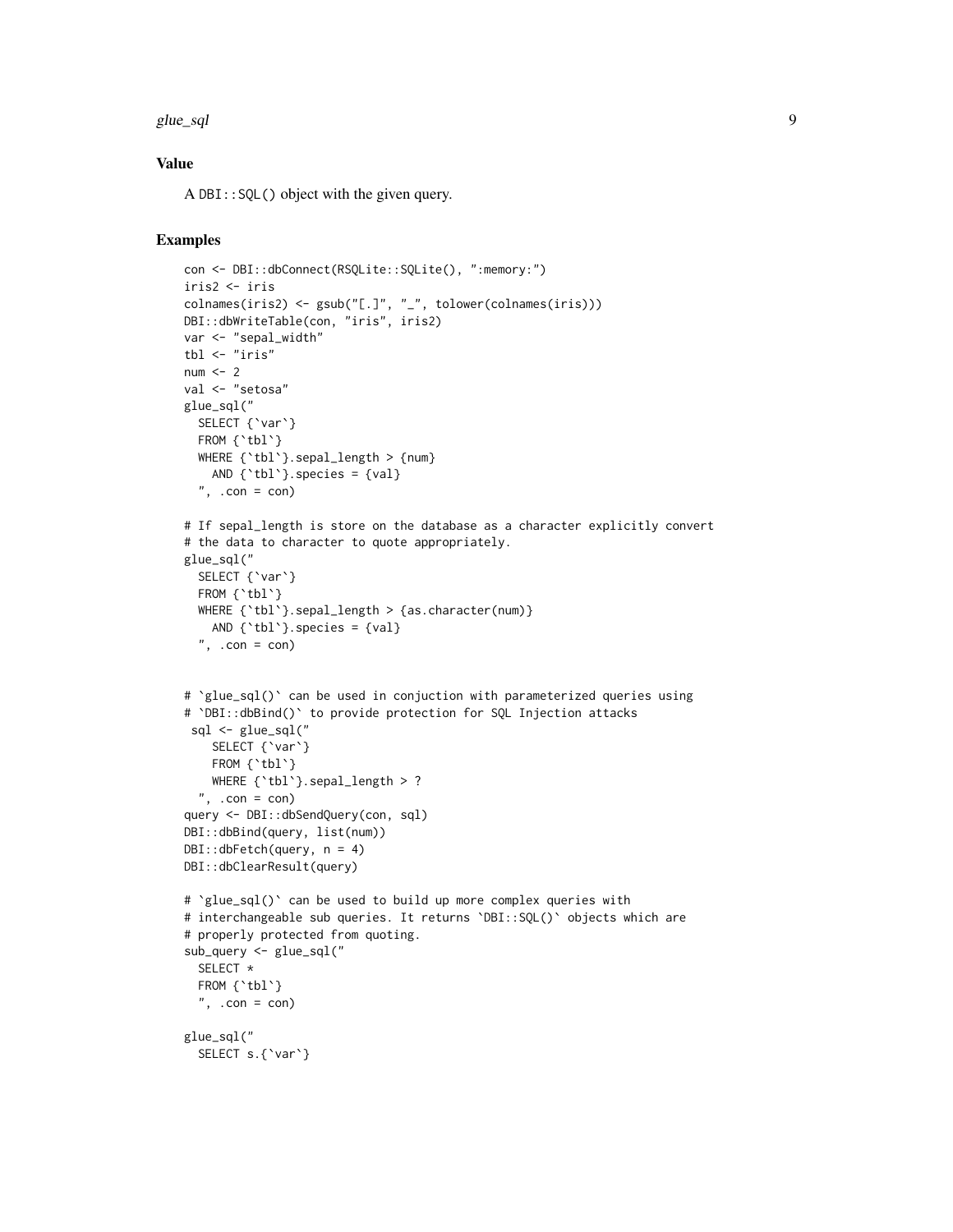```
FROM ({sub_query}) AS s
  ", .con = con)# If you want to input multiple values for use in SQL IN statements put `*`
# at the end of the value and the values will be collapsed and quoted appropriately.
glue_sql("SELECT * FROM {`tbl`} WHERE sepal_length IN ({vals*})",
 vals = 1, .con = con)glue_sql("SELECT * FROM {`tbl`} WHERE sepal_length IN ({vals*})",
 vals = 1:5, .con = con)glue_sql("SELECT * FROM {`tbl`} WHERE species IN ({vals*})",
 vals = "setosa", .con = con)glue_sql("SELECT * FROM {`tbl`} WHERE species IN ({vals*})",
 vals = c("setosa", "versicolor"), .con = con)
# If you need to reference a variables from multiple tables use `DBI::Id()`.
# Here we create a new table of nicknames, join the two tables together and
# select columns from both tables. Using `DBI::Id()` and the special
# `glue_sql()` syntax ensures all the table and column identifiers are quoted
# appropriately.
iris_db <- "iris"
nicknames_db <- "nicknames"
nicknames <- data.frame(
 species = c("setosa", "versicolor", "virginica"),
 nickname = c("Beachhead Iris", "Harlequin Blueflag", "Virginia Iris"),
 stringsAsFactors = FALSE
\lambdaDBI::dbWriteTable(con, nicknames_db, nicknames)
cols <- list(
 DBI::Id(table = iris_db, column = "sepal_length"),
 DBI::Id(table = iris_db, column = "sepal_width"),
 DBI::Id(table = nicknames_db, column = "nickname")
)
iris_species <- DBI::Id(table = iris_db, column = "species")
nicknames_species <- DBI::Id(table = nicknames_db, column = "species")
query <- glue_sql("
 SELECT {`cols`*}
 FROM {`iris_db`}
 JOIN {`nicknames_db`}
 ON {`iris_species`}={`nicknames_species`}",
  .con = con
\lambdaquery
DBI::dbGetQuery(con, query, n = 5)
```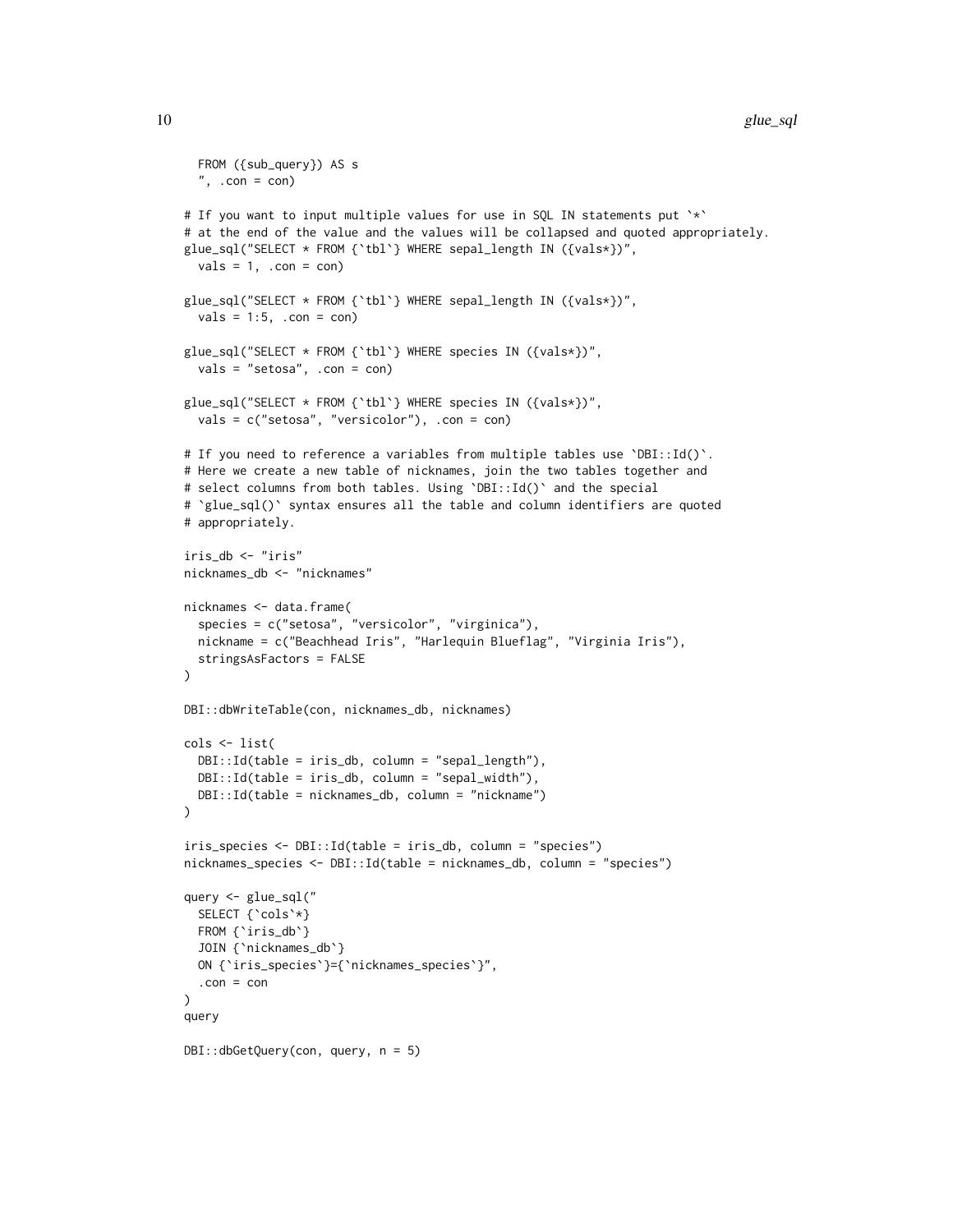<span id="page-10-0"></span>DBI::dbDisconnect(con)

identity\_transformer *Parse and Evaluate R code*

#### Description

This is a simple wrapper around eval(parse()), used as the default transformer.

#### Usage

```
identity_transformer(text, envir)
```
#### Arguments

| text  | Text (typically) R code to parse and evaluate. |
|-------|------------------------------------------------|
| envir | environment to evaluate the code in            |

#### See Also

vignette("transformers","glue") for documentation on creating custom glue transformers and some common use cases.

| quoting | Quoting operators |
|---------|-------------------|
|         |                   |

#### Description

These functions make it easy to quote each individual element and are useful in conjunction with glue\_collapse().

#### Usage

```
single_quote(x)
```
double\_quote(x)

backtick(x)

#### Arguments

x A character to quote.

```
x \le -1:5glue('Values of x: {glue_collapse(backtick(x), sep = ", ", last = " and ")}')
```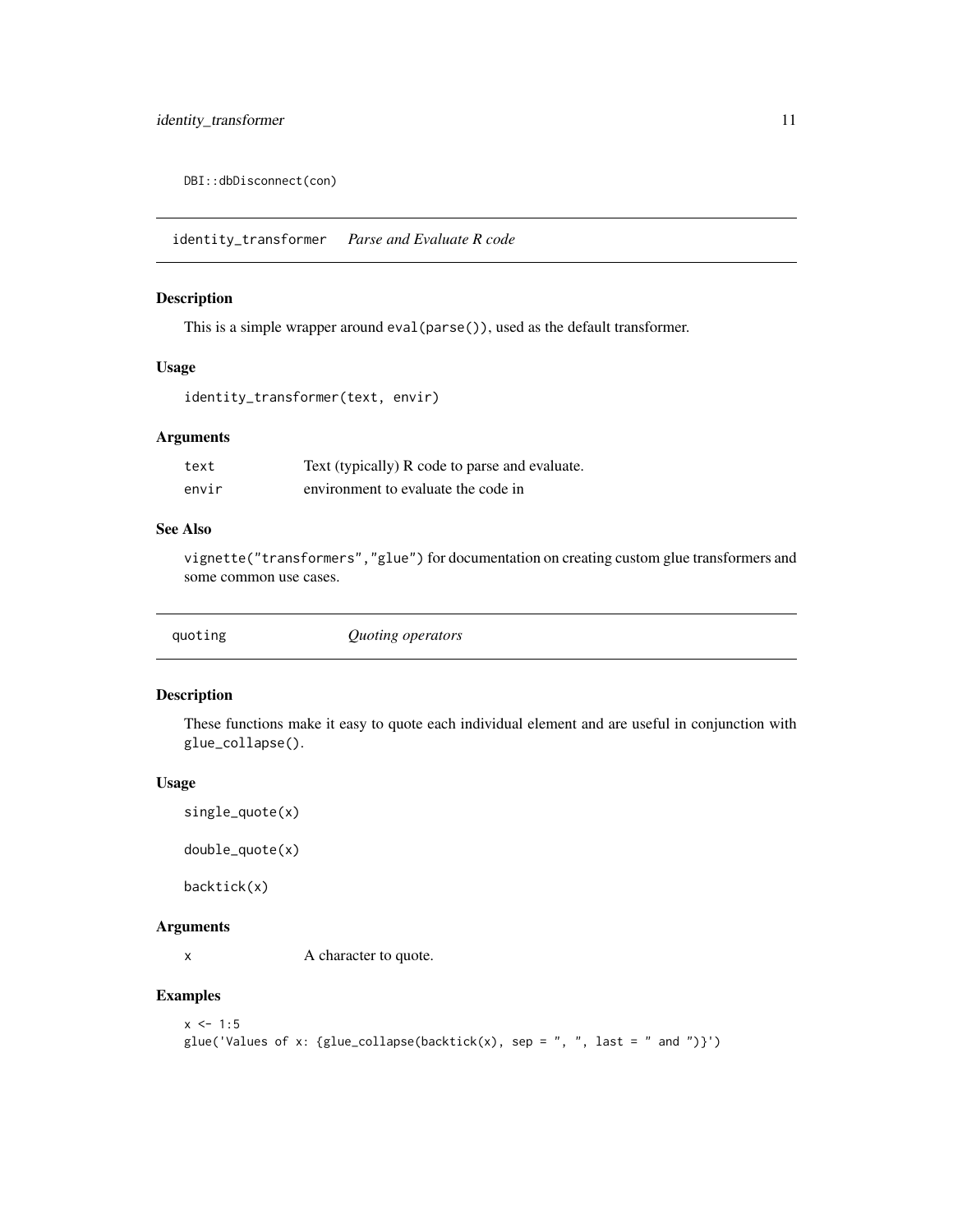<span id="page-11-0"></span>This trims a character vector according to the trimming rules used by glue. These follow similar rules to [Python Docstrings,](https://www.python.org/dev/peps/pep-0257) with the following features.

- Leading and trailing whitespace from the first and last lines is removed.
- A uniform amount of indentation is stripped from the second line on, equal to the minimum indentation of all non-blank lines after the first.
- Lines can be continued across newlines by using \\.

#### Usage

trim(x)

#### Arguments

x A character vector to trim.

```
glue("
    A formatted string
   Can have multiple lines
     with additional indention preserved
    ")
glue("
  \\ntrailing or leading newlines can be added explicitly\\n
  ")
glue("
   A formatted string \\
   can also be on a \\
    single line
    ")
```